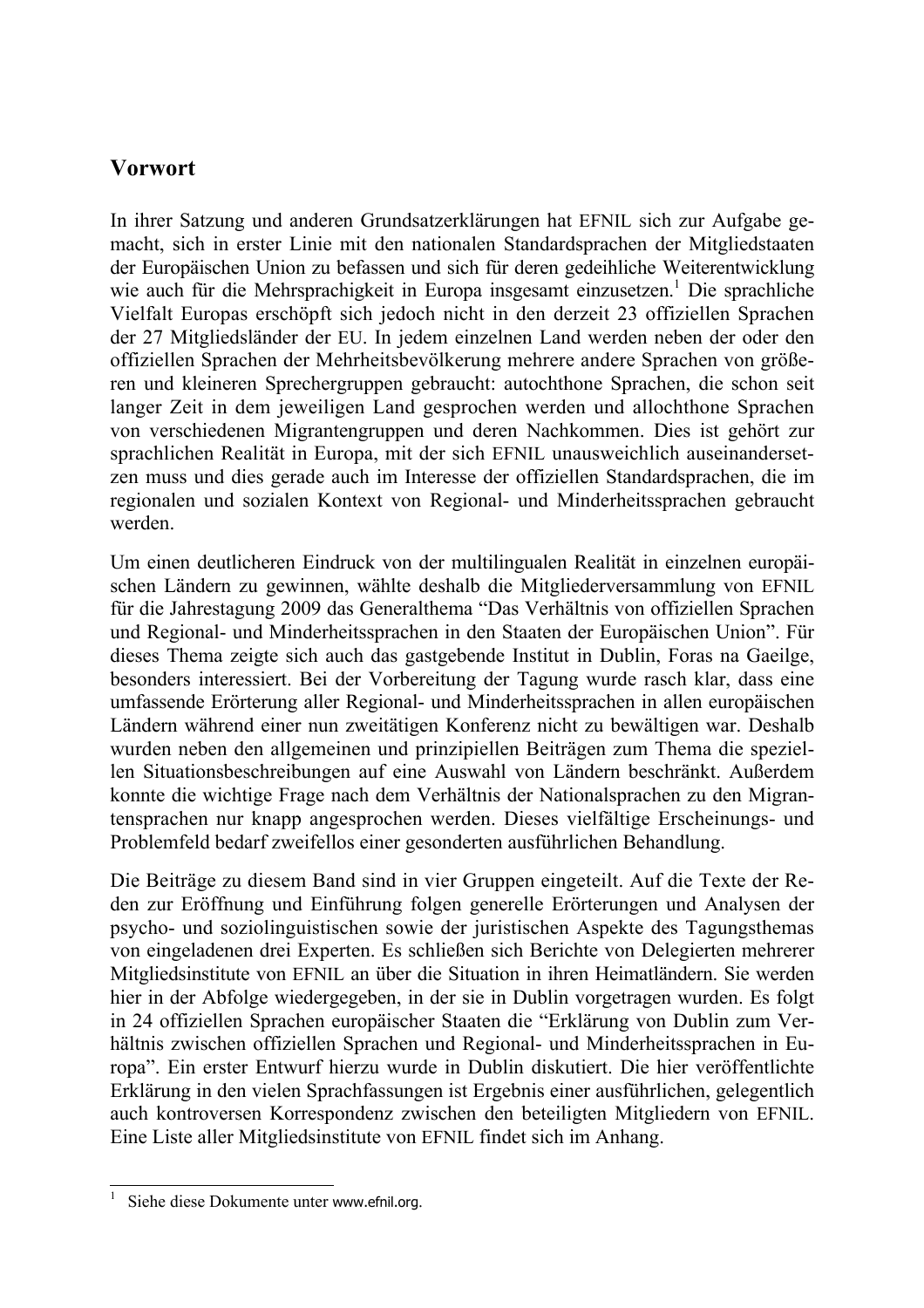Mit diesem Buch wird zum dritten Mal der Ertrag einer Jahrestagung von EFNIL vorgelegt. Die Beiträge zu den Tagungen in Riga (2007) und Lissabon (2008) sind in derselben Reihe erschienen. Für die Aufnahme auch dieses neuen Bandes danke ich den Herausgebern der Reihe, besonders Ulrich Ammon. Bei der Einholung der Texte half mir meine EFNIL-Kollegin Sabine Kirchmeier-Andersen. Die Einrichtung der Typoskripte für den Druck besorgte wiederum Joachim Hohwieler. Auch ihnen danke ich für ihre Mitarbeit.

Gerhard Stickel

## **Preface**

In its constitution and various other principle documents, EFNIL committed itself first of all to care for the national standard languages of the member states of the European Union and their flourishing further development and to engage itself also for the multilingualism of Europe as a whole.<sup>2</sup> The European linguistic diversity, however, goes far beyond the 23 official languages of the present 27 member states of the Union. In every single country, several other languages of smaller or larger groups of speakers are being used besides the official language or languages of the majority population: autochthonous languages that have been used for a long time in the individual country and allochthonous languages of different groups of migrants and their descendants. This is part of the linguistic reality of Europe that EFNIL has to give serious thought, and this is also in the special interest of the official standard languages that are used within the regional and social context of regional and minority languages.

In order to gain a clearer view of the linguistic reality of various European countries, the General Assembly of EFNIL chose for its Annual Conference 2009 the general theme "The Relationship between Official Languages and Regional and Minority Languages in Europe". The hosting institute of the conference in Dublin, Foras na Gaeilge, also showed special interest in this theme. During the preparation of the conference, it soon became obvious that a comprising discussion of all regional and minority languages in all European countries would be too much for a conference of only two days. Therefore, the special reports on the linguistic situation were limited to a selection of countries in addition to the more general and principle contribution to the conference theme. Besides, the important question concerning the relation of national languages with the languages of migrants could only be insufficiently dealt with. This complex field of phenomena and problems needs without doubt separate and extensive treatment.

The contributions to this volume are arranged in four parts. The texts of the speeches at the opening and introduction are followed by general discussions and analyses of the psycholinguistic and sociolinguistic as well as the juridical aspects of the general theme of the conference presented by three invited experts. Then, the delegates of several member institutions of EFNIL report on the situation in their countries. These

 $\overline{a}$ 

<sup>2</sup> See these documents at www.efnil.org.